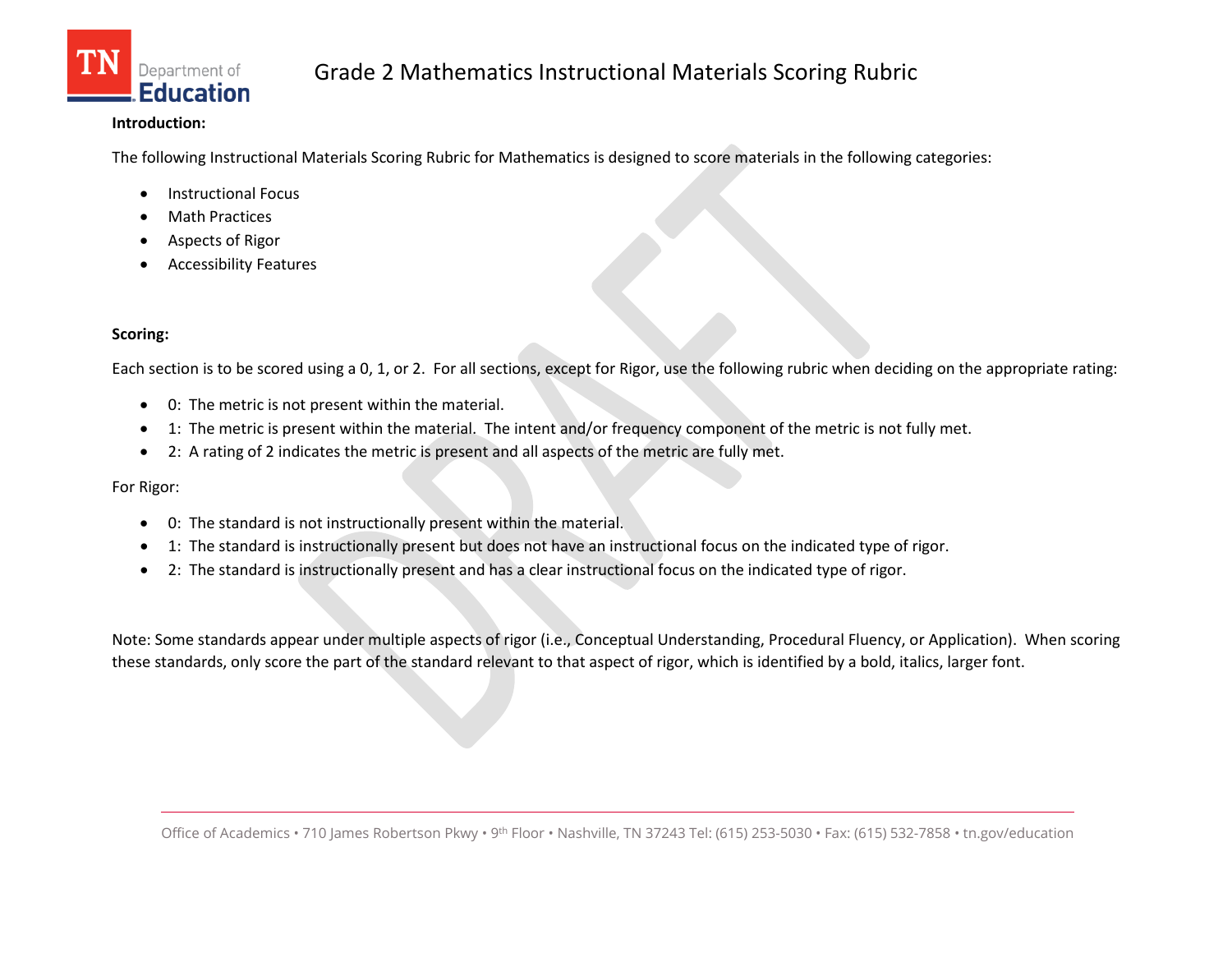

**Gateway**: The publisher must provide a Tennessee standards alignment guide as a part of the scope and sequence for the material. If this gateway is not met, the materials will not be scored.

| <b>Instructional Focus</b>                                                           |   |   |                |          |  |
|--------------------------------------------------------------------------------------|---|---|----------------|----------|--|
|                                                                                      | 0 | 1 | $\overline{2}$ | Evidence |  |
| Connections to content from prior grades are clearly identified and explicitly       |   |   |                |          |  |
| related to grade-level work.                                                         |   |   |                |          |  |
| Materials embed a minimum of 3 tasks in every unit. Each task has multiple entry-    |   |   |                |          |  |
| points and can be solved using a minimum of 2 solution strategies and/or             |   |   |                |          |  |
| representations.                                                                     |   |   |                |          |  |
| Materials give students opportunities to work problems within each lesson. Each      |   |   |                |          |  |
| problem set:                                                                         |   |   |                |          |  |
| Covers the full breadth of the standard(s) covered in the lesson                     |   |   |                |          |  |
| Is aligned to on grade level expectations as identified in the standard(s)           |   |   |                |          |  |
| Teacher resources indicate common student misconceptions in every unit and           |   |   |                |          |  |
| provide guidance on how to instructionally address the identified misconceptions.    |   |   |                |          |  |
| Materials provide educative supports (e.g., adult level explanations of the          |   |   |                |          |  |
| standards and strategies) in every lesson for teachers to ensure standards are       |   |   |                |          |  |
| taught accurately and to the appropriate level of rigor (i.e., conceptual            |   |   |                |          |  |
| understanding, procedural fluency, and application) as indicated by the standards.   |   |   |                |          |  |
| Materials develop student understanding of multiple representations (i.e.,           |   |   |                |          |  |
| concrete, representational, abstract) for relevant standards which are identified in |   |   |                |          |  |
| the state's Instructional Focus Documents.                                           |   |   |                |          |  |
| Materials include problems and activities in every unit that connect two or more     |   |   |                |          |  |
| grade level standards in a domain (e.g., 2.MD.A.1 and 2.MD.A.2).                     |   |   |                |          |  |
| Materials include problems and activities in every unit that connect two or more     |   |   |                |          |  |
| grade level domains. (e.g., 2.MD.B.6 and 2.OA.A.1)                                   |   |   |                |          |  |
| Materials provide opportunities for students to participate in a spiraled review in  |   |   |                |          |  |
| every unit.                                                                          |   |   |                |          |  |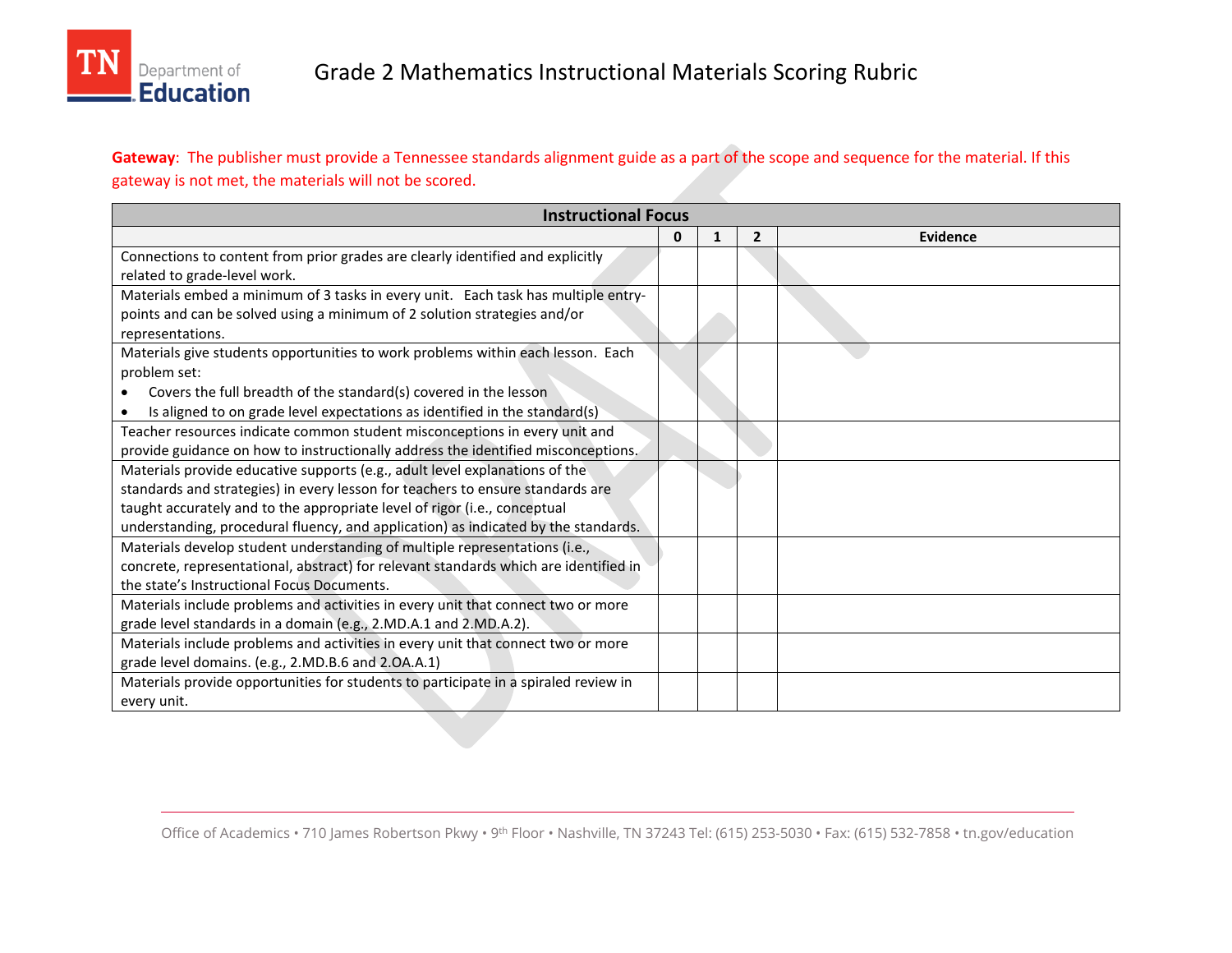

| <b>Mathematical Practices</b>                                                 |  |  |  |          |  |
|-------------------------------------------------------------------------------|--|--|--|----------|--|
| <b>Math Practices/Literacy Skills for Math Proficiency</b>                    |  |  |  | Evidence |  |
| Materials embed the eight math practice standards in every unit.              |  |  |  |          |  |
| Math practice standards are clearly identified in both teacher and student    |  |  |  |          |  |
| materials.                                                                    |  |  |  |          |  |
| Materials use appropriate math vocabulary which is aligned to the grade level |  |  |  |          |  |
| standards.                                                                    |  |  |  |          |  |
| Materials support students in discussing and articulating mathematical ideas. |  |  |  |          |  |
| Within each lesson students either write or verbally justify their thoughts.  |  |  |  |          |  |

| <b>Aspects of Rigor</b>                                                            |   |  |  |          |  |
|------------------------------------------------------------------------------------|---|--|--|----------|--|
| Conceptual Understanding: The materials support the intentional development        | 0 |  |  | Evidence |  |
| of students' conceptual understanding of key mathematical concepts, especially     |   |  |  |          |  |
| where called for in specific content standards or clusters.                        |   |  |  |          |  |
| 2.OA.C.3 Determine whether a group of objects (up to 20) has an odd or even        |   |  |  |          |  |
| number of members by pairing objects or counting them by 2s. Write an equation     |   |  |  |          |  |
| to express an even number as a sum of two equal addends.                           |   |  |  |          |  |
| 2.0A.C.4 Use repeated addition to find the total number of objects arranged in     |   |  |  |          |  |
| rectangular arrays with up to 5 rows and up to 5 columns; write an equation to     |   |  |  |          |  |
| express the total as a sum of equal addends.                                       |   |  |  |          |  |
| 2.0A.D.1 Identify arithmetic patterns in an addition or hundreds chart and explain |   |  |  |          |  |
| them using properties of operations.                                               |   |  |  |          |  |
| 2.NBT.A.1 Know that the three digits of a three-digit number represent amounts of  |   |  |  |          |  |
| hundreds, tens, and ones                                                           |   |  |  |          |  |
| <b>2.NBT.A.2</b> Recognize, describe, extend, and create patterns when counting by |   |  |  |          |  |
| ones, twos, fives, tens, and hundreds and use those patterns to predict the next   |   |  |  |          |  |
| number in the counting sequence up to 1000 through counting.                       |   |  |  |          |  |
| 2.NBT.A.3 Read and write numbers to 1000 using standard form, word form, and       |   |  |  |          |  |
| expanded form.                                                                     |   |  |  |          |  |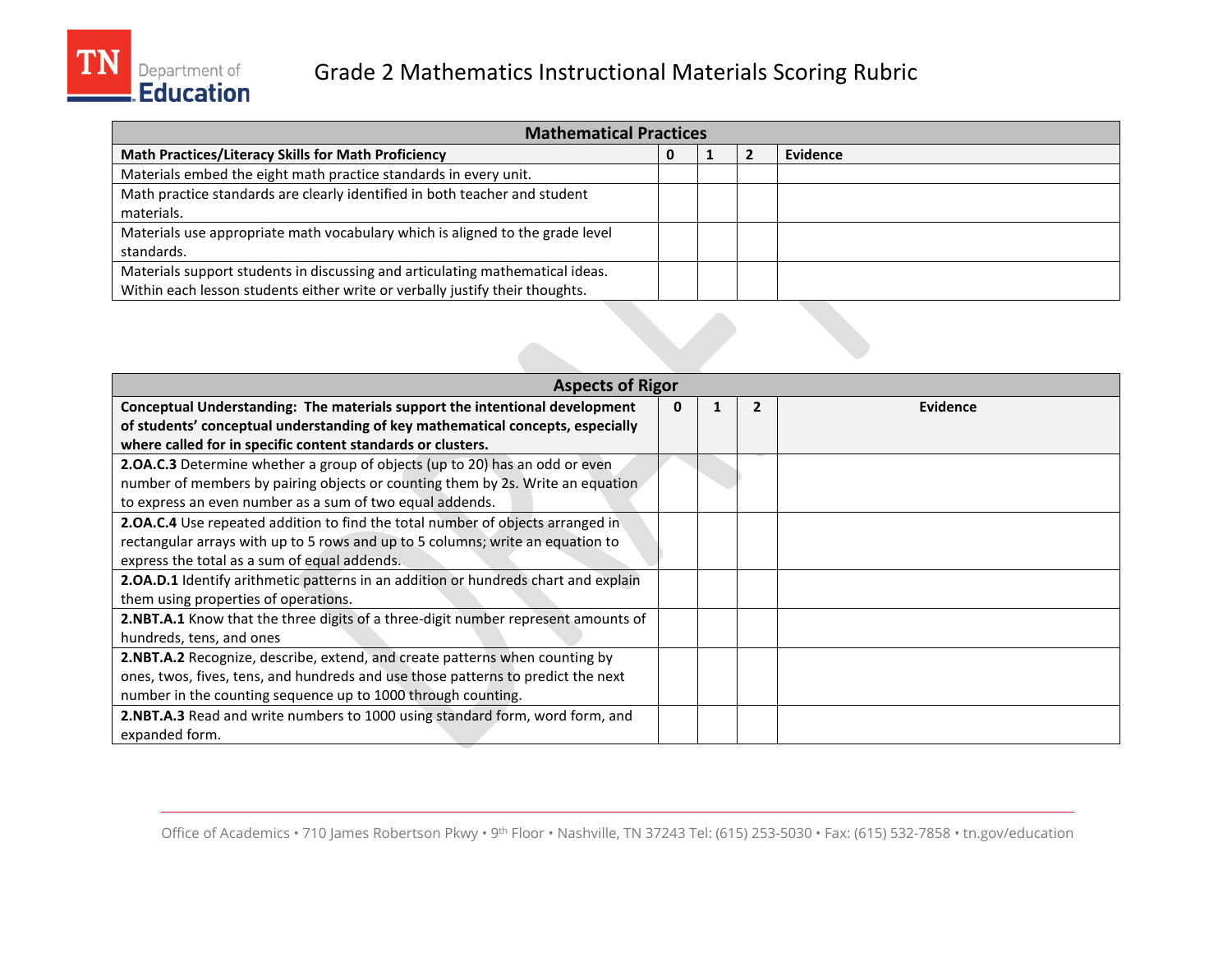

## Grade 2 Mathematics Instructional Materials Scoring Rubric

| $\mathbf{0}$ | $\mathbf{1}$ | $\overline{2}$ | <b>Evidence</b> |
|--------------|--------------|----------------|-----------------|
|              |              |                |                 |
|              |              |                |                 |
|              |              |                |                 |
|              |              |                |                 |
|              |              |                |                 |
|              |              |                |                 |
|              |              |                |                 |
|              |              |                |                 |
|              |              |                |                 |
|              |              |                |                 |
|              |              |                |                 |
|              |              |                |                 |
|              |              |                |                 |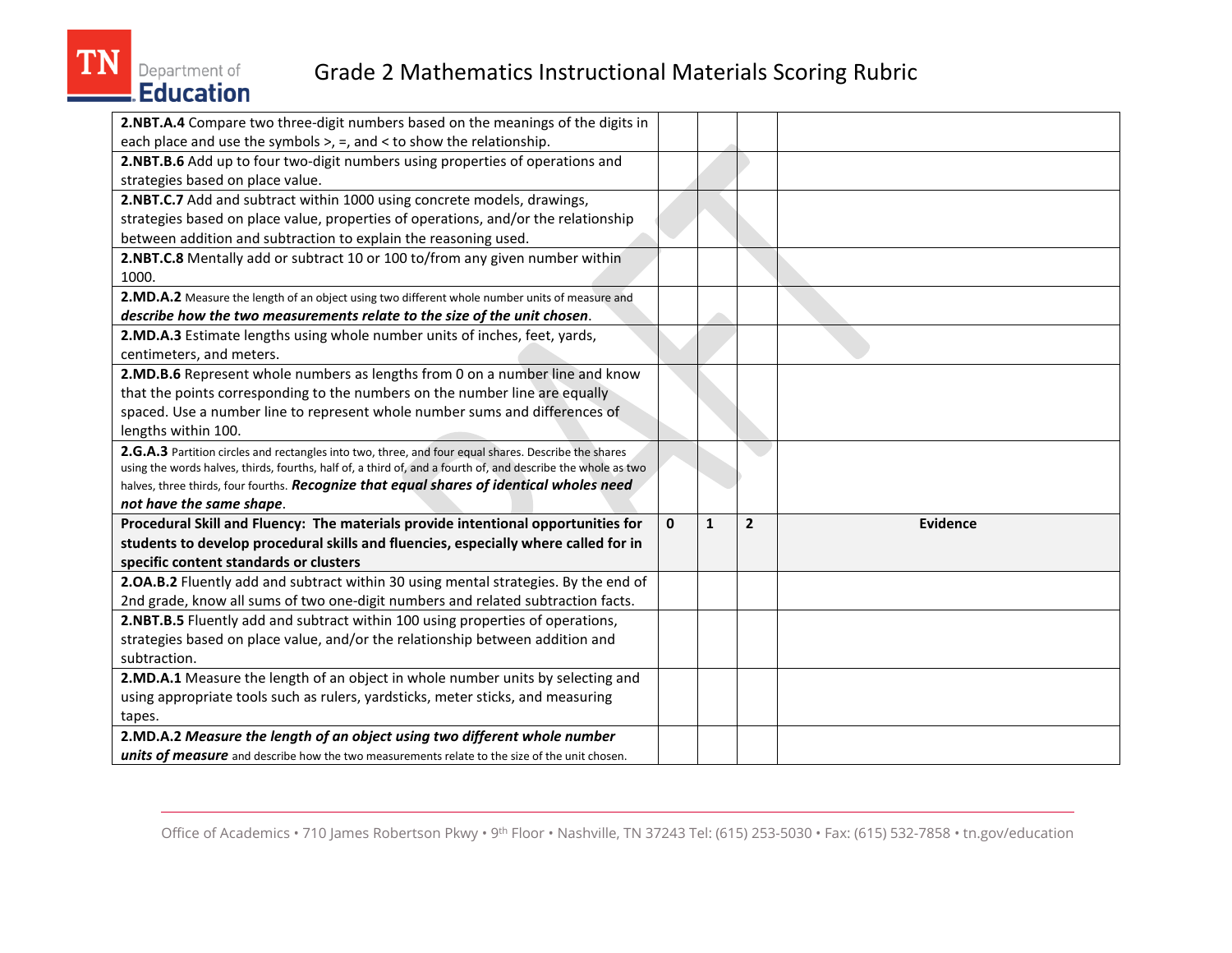

## Grade 2 Mathematics Instructional Materials Scoring Rubric

| 2.MD.A.4 Measure, using whole number lengths, to determine how much longer            |              |              |                |                 |
|---------------------------------------------------------------------------------------|--------------|--------------|----------------|-----------------|
| one object is than another and express the difference in terms of a standard unit of  |              |              |                |                 |
| length.                                                                               |              |              |                |                 |
| 2.MD.C.7 Tell and write time in quarter hours and to the nearest five minutes (in     |              |              |                |                 |
| a.m. and p.m.) using analog and digital clocks.                                       |              |              |                |                 |
| 2.MD.D.9 Given a set of data, create a line plot, where the horizontal scale is       |              |              |                |                 |
| marked off in whole-number units.                                                     |              |              |                |                 |
| 2.MD.D.10 Draw a pictograph (with a key of values of 1, 2, 5, or 10) and a bar        |              |              |                |                 |
| graph (with intervals of one) to represent a data set with up to four categories.     |              |              |                |                 |
| Solve addition and subtraction problems related to the data in a graph.               |              |              |                |                 |
| 2.G.A.1 Identify triangles, quadrilaterals, pentagons, and hexagons. Draw two-        |              |              |                |                 |
| dimensional shapes having specified attributes (as determined directly or visually,   |              |              |                |                 |
| not by measuring), such as a given number of angles/vertices or a given number of     |              |              |                |                 |
| sides of equal length.                                                                |              |              |                |                 |
| 2.G.A.2 Partition a rectangle into rows and columns of same-sized squares and find    |              |              |                |                 |
| the total number of squares.                                                          |              |              |                |                 |
|                                                                                       |              |              |                |                 |
| 2.G.A.3 Partition circles and rectangles into two, three, and four equal shares.      |              |              |                |                 |
| Describe the shares using the words halves, thirds, fourths, half of, a third of, and |              |              |                |                 |
| a fourth of, and describe the whole as two halves, three thirds, four fourths.        |              |              |                |                 |
| Recognize that equal shares of identical wholes need not have the same shape.         |              |              |                |                 |
|                                                                                       |              |              |                |                 |
| Applications: The materials support the intentional development of students'          | $\mathbf{0}$ | $\mathbf{1}$ | $\overline{2}$ | <b>Evidence</b> |
| ability to utilize mathematical concepts and skills in engaging applications,         |              |              |                |                 |
| especially where called for in specific content standards or clusters.                |              |              |                |                 |
| <b>2.OA.A.1</b> Add and subtract within 100 to solve one- and two-step contextual     |              |              |                |                 |
| problems, with unknowns in all positions, involving situations of add to, take from,  |              |              |                |                 |
| put together/take apart, and compare. Use objects, drawings, and equations with a     |              |              |                |                 |
| symbol for the unknown number to represent the problem.                               |              |              |                |                 |
| 2.MD.B.5 Add and subtract within 100 to solve contextual problems, with the           |              |              |                |                 |
| unknown in any position, involving lengths that are given in the same units by using  |              |              |                |                 |
| drawings and equations with a symbol for the unknown to represent the problem.        |              |              |                |                 |
|                                                                                       |              |              |                |                 |
| 2.MD.C.8 Solve contextual problems involving amounts less than one dollar             |              |              |                |                 |